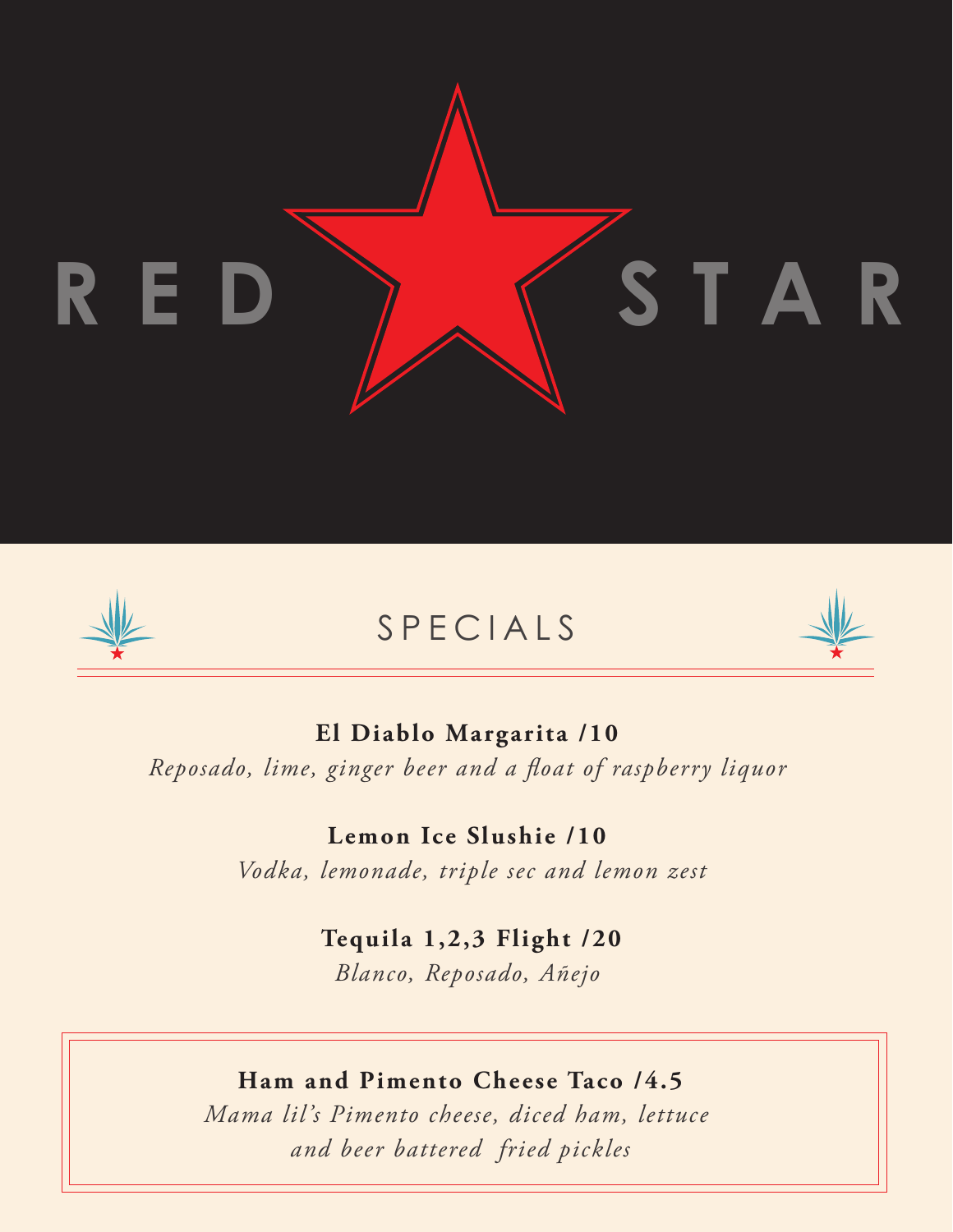

PRE-TACO





#### **Taquitos** /**8**

 *three crispy taquitos with either chorizo or chicken, served with lettuce, guacamole, lime crema, salsa roja, cotija*

#### **Wings** /**10**

six wings with choice of buffalo,  *agave roja, sriracha honey, or hot chili garlic*

#### **Pepper Queso Dip** /**8 <sup>V</sup>**

 *melted cheese, roasted peppers, pico, cilantro with chips add bacon or chorizo for \$1*

#### **V Bean 'n' Cheese Dip** /**8**

 *cheese melted into refried pinto beans, pico, cilantro with chips*

#### **V Nachos** /**11**

 *chips, cheese, refried pinto beans, guacamole, pico, olives, salsa roja and lime crema*  **★** add any protein for the same price as its taco ★



#### **Idaho "Taco"** /**10**

*large baked potato heaped with carne asada, cheese, pico, salsa verde, guacamole and lime crema*

#### **Tamale** /**7**

**V** *shredded chicken in salsa verde and cilantro, or jalapeños, queso fresco in salsa roja and cotija* 

#### **Taco Salad** /**10**

 *butter lettuce, sweet corn salsa, pico, black beans, avocado, cilantro-lime vinaigrette add any protein for the same price as its taco*

#### **Torta Ahogada** /**12**

 *carnitas, menonita cheese, jalapeños, onions, on a Bolio roll served with ahogada dipping sauce*

#### **Large Quesadilla** /**10**

*grilled asadero cheese on a large our tortilla, with your choice of protein, lettuce, pico, lime crema, salsa verde* **★** add any protein for the same price as its taco ★

#### **Taqui-Queso** /**10**

*we take asadero cheese, grill it, roll it around your choice of protein, put it on corn tortillas, and garnish it like a taco*

#### **Burrito** /**12**

*pico, cabbage, salsa verde, crema, rice & beans with your choice of protein add cheese for \$1 sub black beans* **V** *Sweet Potato Black Bean Tequila Chicken Chorizo Bualo Chicken Yucatãn Roasted Pork*

*Add rice & beans \$3 sub black beans* **V** *Tofu Pork Adobo Short Rib Carnitas Carne Asada*

*Add guac \$2 Add crema .25*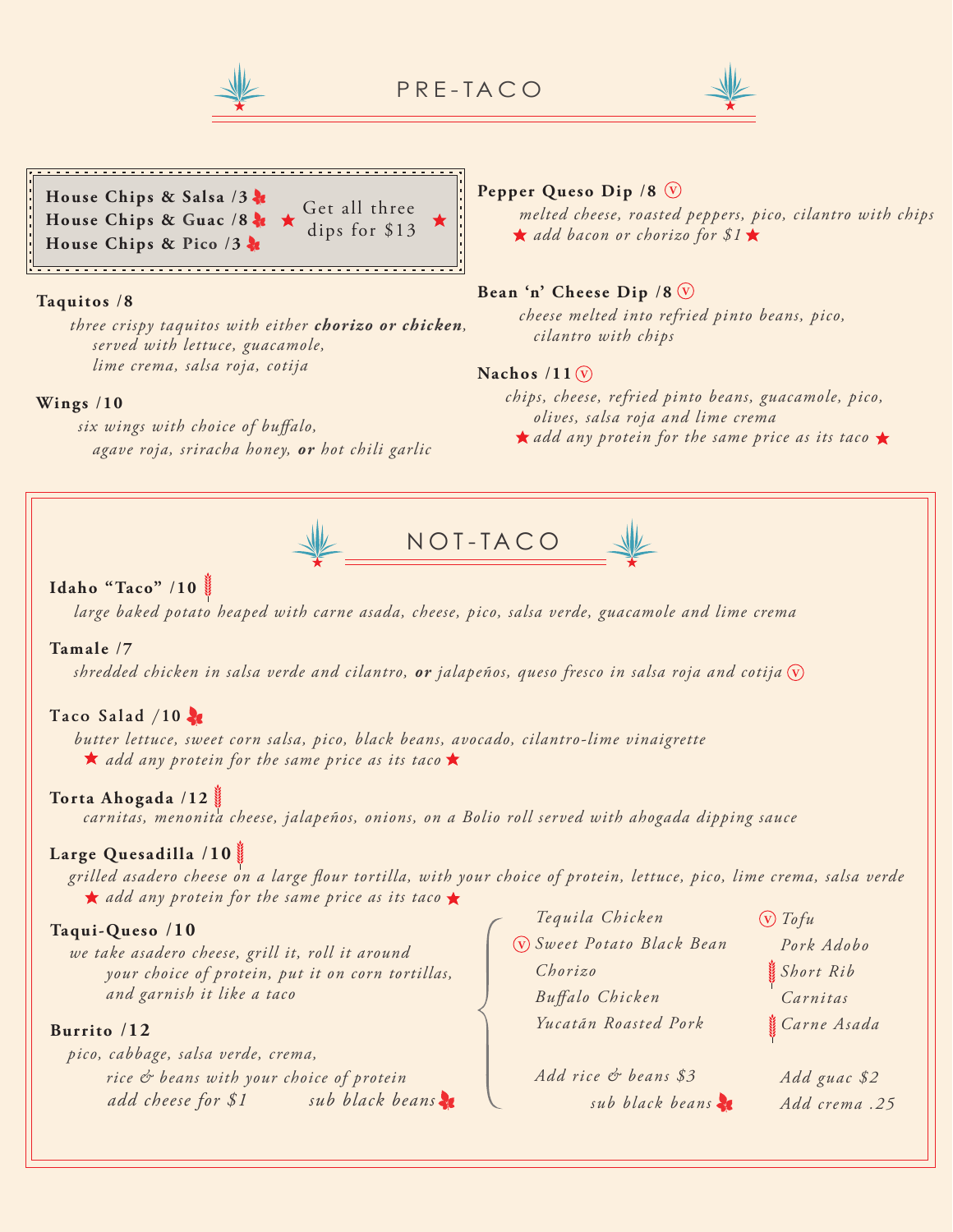



## \$3.5 per TACO; THREE tacos for \$9

**Tequila Lime Chicken**  *lettuce, pico, salsa verde, lime crema*

**Chorizo** *lettuce, onion, cilantro, cotija*

**Sweet Potato Black Bean** *lettuce, cilantro, salsa verde*

### \$4.5 per TACO; THREE tacos for \$12

**Catsh**

 $crashed$  tortilla chip encrusted catfish, *cabbage, cajun remoulade*

**Baja Fish Taco** *cabbage, pico, house baja sauce*

> **Pork Adobo** *pineapple, cilantro, onion*

#### **Yucatãn Style Slow Roasted Pork**

*achiote seasoning, cabbage, avocado salsa, habanero-pickled onion, cilantro*

**Buffalo Chicken**  *lettuce, crumbly bleu cheese*

> **Carnitas** *pico, salsa verde*

**V Sriracha Honey Tofu** *cabbage, pineapple, cilantro*

**Breakfast**  *eggs with chorizo or bacon, pico, salsa verde add cheese \$.50*

### \$5 per TACO

#### **Agave Shrimp and Elote**

*agave Roja, corn, tajin mayo, cabbage, cotija and cilantro*

**Korean Short Ribs**  *cabbage, pineapple, ginger-garlic sauce, cilantro*

**Carne Asada**

*pico, lime crema*

**Red Star Philly**

*shaved top sirloin, ancho Tillamook white cheddar sauce, roasted jalapeños*

#### **Deluxe Bacon Cheeseburger Taco**

 *shaved top sirloin, bacon, Tillamook white cheddar sauce,, onion, lettuce, dijonaise, pickles*

**TWO TACO PLATE** any two tacos + rice & beans for \$12.5 *vegan: sub black beans*

POST-TACO

#### **Coconut Flan** /**5 V**

traditional flan with the addition of coconut milk

#### **Klondike Choco Taco** /**3.5 V**

the actual classic "ice cream truck" waffle cone taco with ice cream-y, chocolate deliciousness

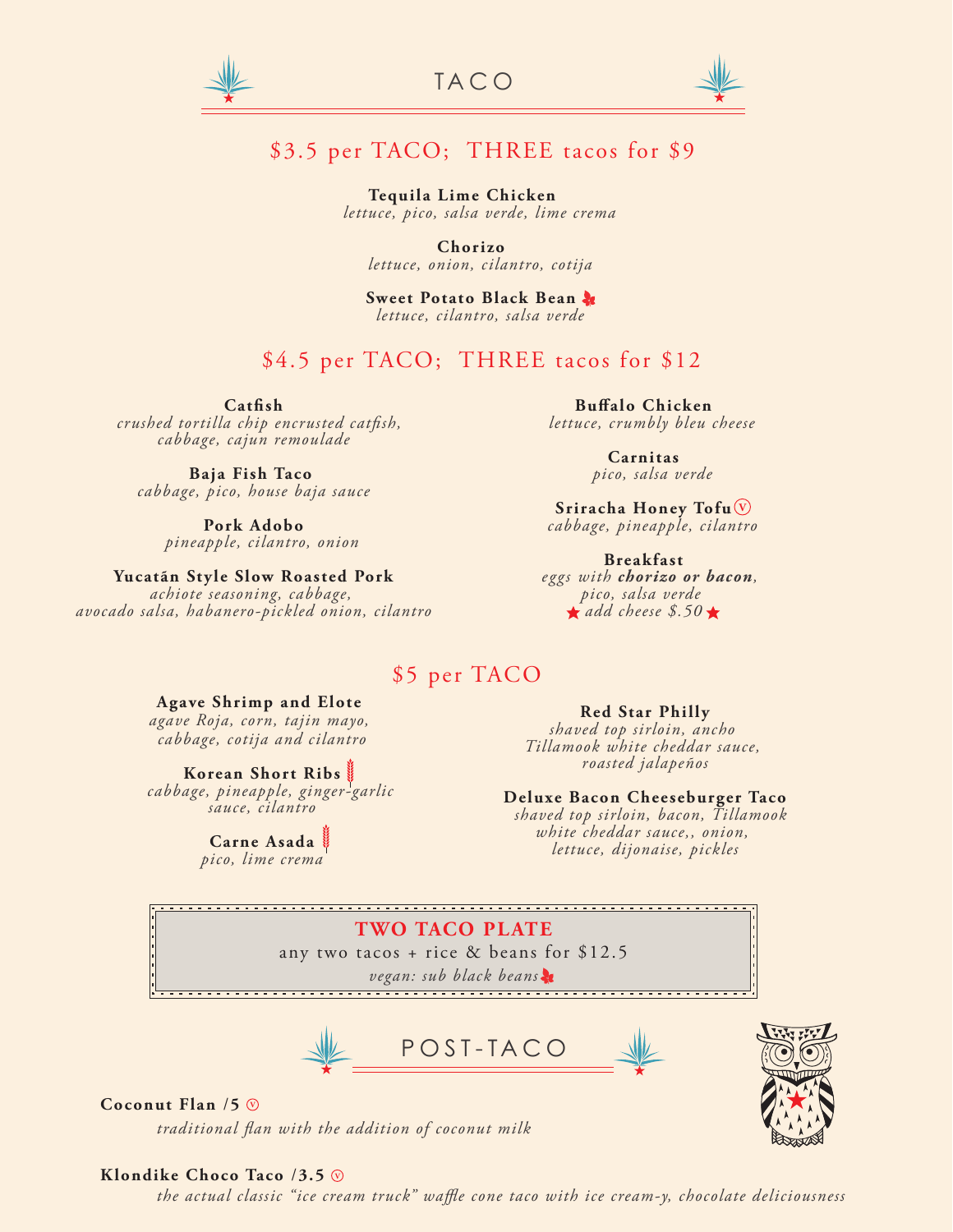

COCKTAILS



#### **Bee's Knees /11**

*Copperworks gin, lavender bitters, lemon, honey simple syrup*

**Paper Plane /11**

*James Oliver Rye, Montenegro Amaro, Aperol, lemon*

#### **Mezcal Negroni /12**

*Bahnez Espadin-Barril mezcal, sweet vermouth, Campari*

#### **Mezcal Last Word** /**12**

 *Bozal Espadin-Barril mezcal, Marska Maraschino, Damiana, fresh lime juice*

#### **House Sangria** /**9**

### *Garnacha, peach liqueur, citrus rum, raspberry rum, sprite*

### **SEASONAL COCKTAIL**

#### **Szarlotka Apple Pie /10**

*Zubrowka Bison Grass Vodka, Becherovka,apple juice, cinnamon*



MARGARITAS



#### **Margarita Slushies** /**9**

 *avors: lime, mango, peach, strawberry, hibiscus, raspberry, pomegranate, passionfruit or guava*

#### **House Margarita** /**10**

*Arette blanco, triple sec, house sour*

#### **Frida Rita** /**10**

 *Arette blanco, triple sec, Skiprock raspberry liqueur*

#### **Cucumber Margarita** /**11**

*Arette blanco, triple sec, house sour, muddled cucumbers*

#### **Idealist Margarita** /**11**

 *Siete Leguas blanco, Cointreau, fresh lime juice, agave*

**Roasted Pineapple Margarita** /**11**  *Roasted pineapple infused Arette blanco, triple sec, house sour*

#### **Jalapeño Margarita** /**11**

 *Jalapeño infused Arette blanco, triple sec, house sour,* 

#### **Old Cadillac Margarita** /**12**

 *Arette añejo, fresh lime juice, agave, Grand Marnier*

#### **Skinny Margarita** /**12**

 *Arette reposado, fresh lime juice, light agave, soda*

#### **Mezcal Margarita** /**12**

 *Bahnez Espadin-Barril mezcal, Cointreau, fresh lime juice, agave* 

#### **Bonre Old Fashioned /12**

*Westland Flagship whiskey, brown sugar rosemary syrup, Angostura bitters, Skiprock Nocino*

#### **Oaxacan Charlotte /12**

 *Bahnez mezcal, lemon juice, cucumber, St. Germain, Tapatío, ginger beer*

#### **Michelada** /**8**

 *Callahan's Chipotle hot sauce, lime juice, tomato juice, smoked paprika salt, bloody mary mix, Pacico Sub clamato juice on request*

#### $\star$  add mezcal \$2  $\star$

**Mango Collins** /**10**  *Copperworks Vodka, lemon, mango purée, soda*

### **Paloma /10**

 *Arette blanco, lime, grapefruit, soda, squirt*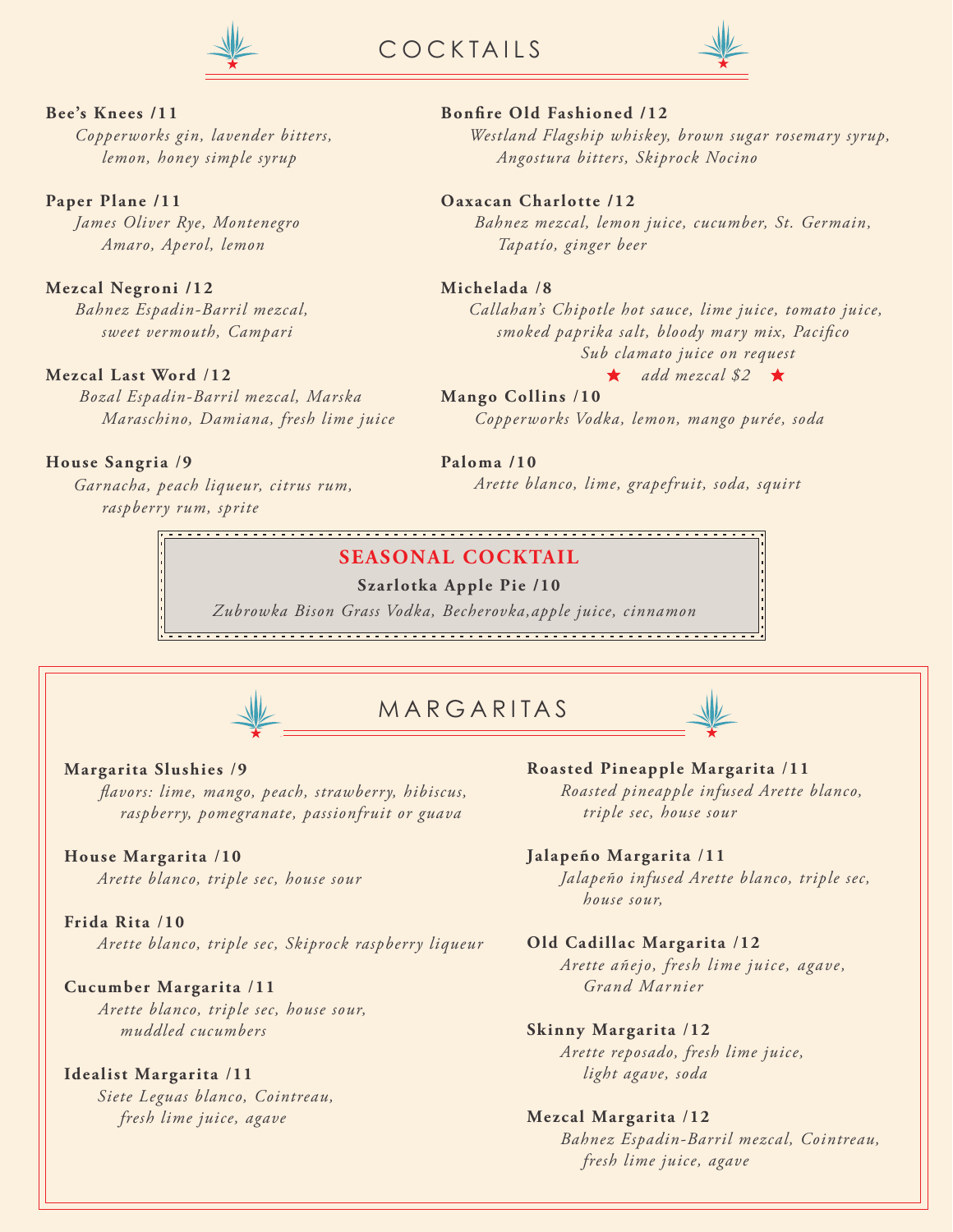



#### **Virgin Margarita** /**7**

 *avors: lime, mango, peach, strawberry, raspberry, pomegranate, hibiscus, guava or passionfruit*

#### **Cucumber Spritz** /**7**

 *muddled lime and cucumber, soda, Sprite, Fee Brothers orange bitters*

#### **Limonada** /**7**

 *avors: lime, mango, peach, strawberry, raspberry, pomegranate, hibiscus, guava or passionfruit*





Consuming raw or undercooked meats, poultry, seafood, shellfish or eggs may increase your risk of foodborne illness ~ All prices subject to tax ~

 $\mathbf{z}$  = vegan friendly = vegetarian friendly **V** = contains gluten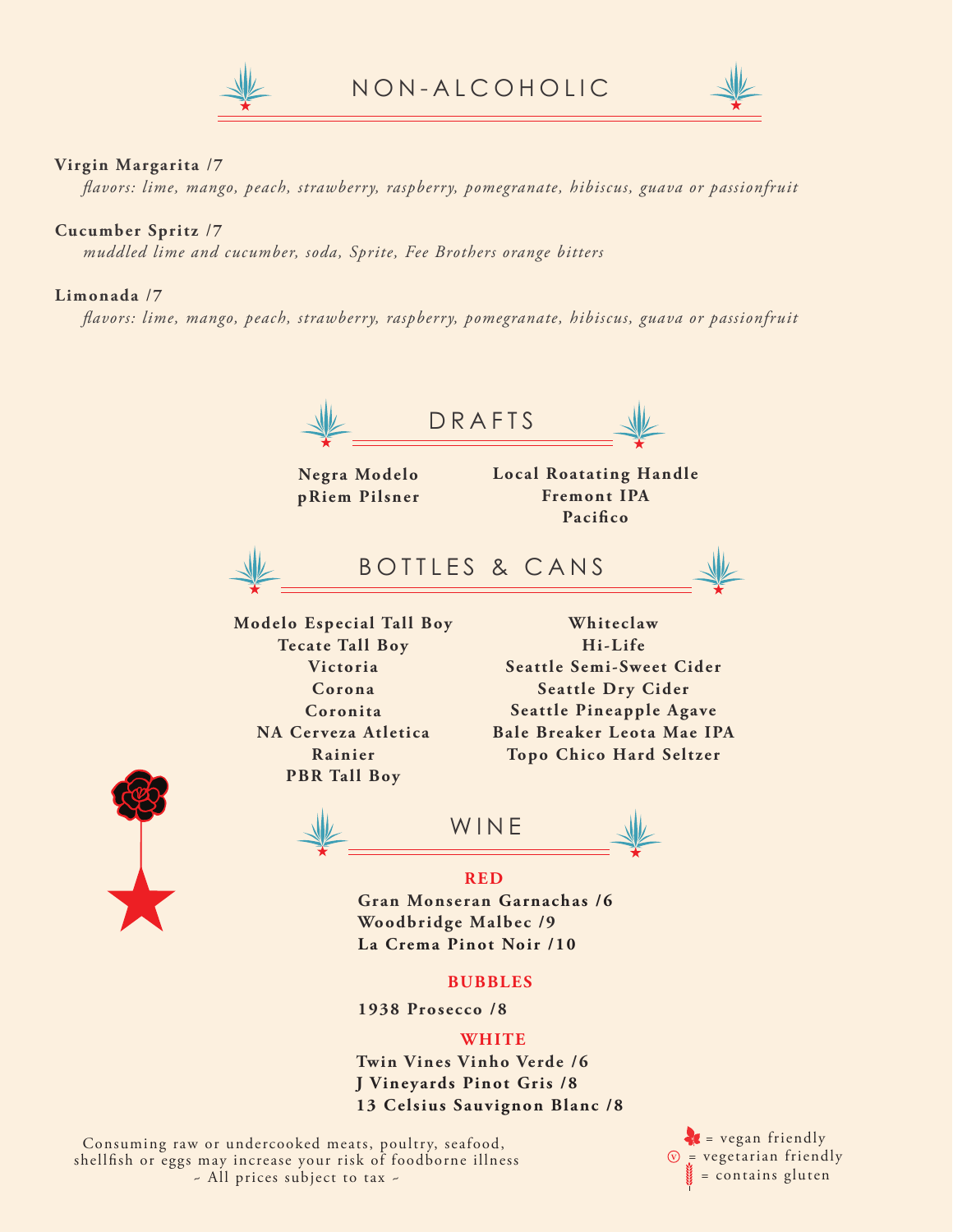

# **LATE NIGHT SUN-THURS 10PM-1AM**

# **\$1 o Drafts, Wells & Wine**

**House Margarita - 7 Slushie Margarita - 7**

*avors: lime, mango, peach, strawberry, raspberry, pomegranate, hibiscus, passionfruit or guava*

**Little Devil - 5**

**Corona-rita - 7**

**PBR** *or* **Tecate - 3**

**e Bandito - 8**

*Negra Modelo with a shot of Arette Reposado*

**e Primo - 9**

*Grapefruit Whiteclaw can with a shot of Banhez Espadin mezcal*

### **Chips & Guac & Salsa - 8**

# **Nachos - 9**

### **Your Mom's Taco - 2**

*Classic American hardshell with ground beef, cheese, lettuce, pico, black olives, crema*

## **Your Dad's Taco - 2.5**

A flour tortilla *smeared with refried beans and wrapped around your mom's taco.*

 $\bigstar$ 

**ANY TWO TACOS FOR \$5 Tequila Chicken, Carnitas,** Breakfast, Buffalo Chicken, Chorizo,

**Sweet Potato Black Bean, Tofu**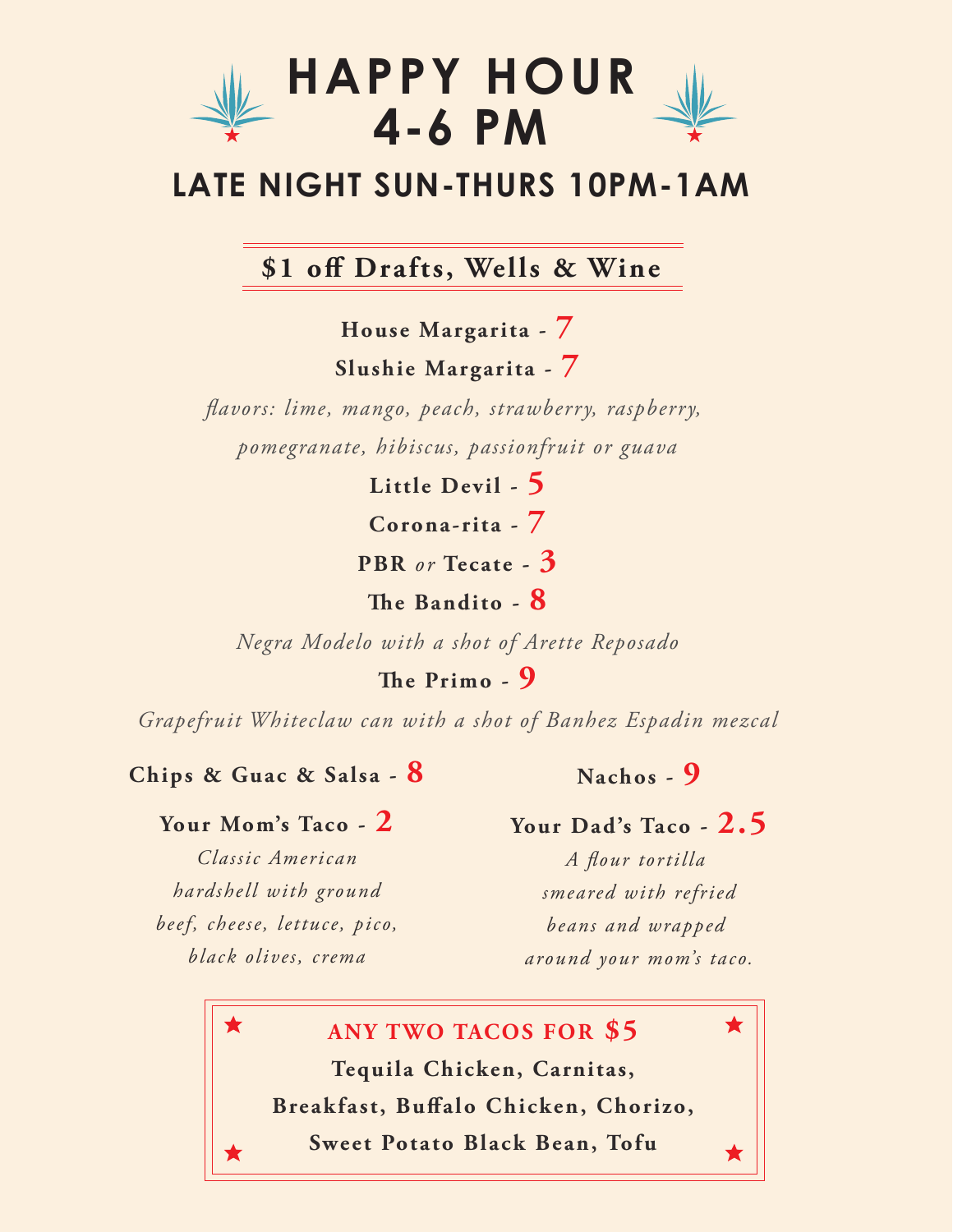



all day, every Monday

**Margarita Slushies - 7**

 *avors: lime, mango, peach, strawberry, raspberry,*

*pomegrante, or hibiscus*

**House Margarita - 7**

**Frida Rita** - **8**

**Roasted Pineapple Margarita - 8**

**Jalapeño Margarita** - **8**

**Cucumber Margarita** - **8**



all day, every Tues one beverage minimum (alcohol or N/A) Dine in only

### **TWO DOLLAR TACOS**

**Tequila Lime Chicken** *lettuce, pico, salsa verde and lime crema*

> **Chorizo** *lettuce, onion, cilantro and cotija*

**Sweet Potato Black Bean** *lettuce, cilantro and salsa verde*

**Buffalo Chicken**  *with lettuce and crumbly bleu cheese*

**Breakfast**

 *eggs with chorizo or bacon, pico and salsa verde (add cheese .50)*

**Carnitas** *pico and salsa verde*

**Sriracha Honey Tofu** *cabbage and pineapple*

**Your Mom's Taco** *Classic American hardshell with ground beef, lettuce, pico, cheese, black olives and crema*

**Your Dad's Taco - 2.5** *A our tortilla smeared with refried beans and wrapped around your mom's taco.*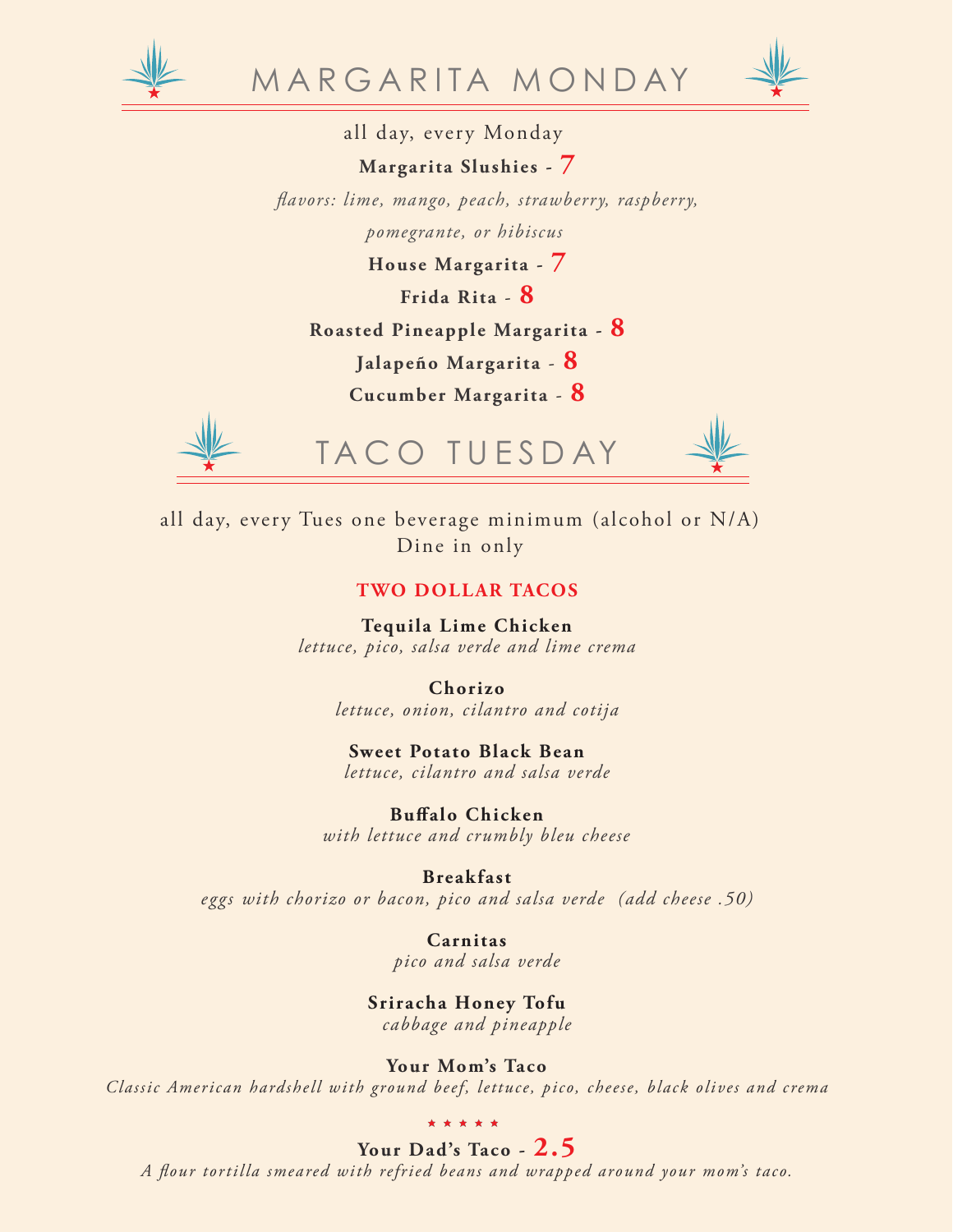

| 123 Organic Tequila Blanco/Reposado/Añejo/110 10/11/13/12 |
|-----------------------------------------------------------|
|                                                           |
|                                                           |
|                                                           |
| Casa NobleBlanco/Reposado/Añejo 14/15/16                  |
| Corralejo <i>Blanco/Reposado/Añejo</i> 9/10/11            |
| Don FulanoBlanco/Reposado/Añejo 10/11/12                  |
|                                                           |
|                                                           |
|                                                           |
| FortalezaBlanco/Reposado/Añejo 13/16/21                   |
|                                                           |
| HerraduraBlanco/Reposado/Añejo 11/12/13                   |
|                                                           |
|                                                           |
| MilagroBlanco/Reposado/Añejo 9/10/11                      |
| Siete LeguasBlanco/Reposado/Añejo 10/11/12                |
|                                                           |
| Tequila OchoBlanco/Reposado/Añejo 12/13/16                |
|                                                           |

# **EVERY SUNDAY**

All Blancos are \$2 off, Reposados \$3 off, Añejos \$4 off *All brands, all Sunday*